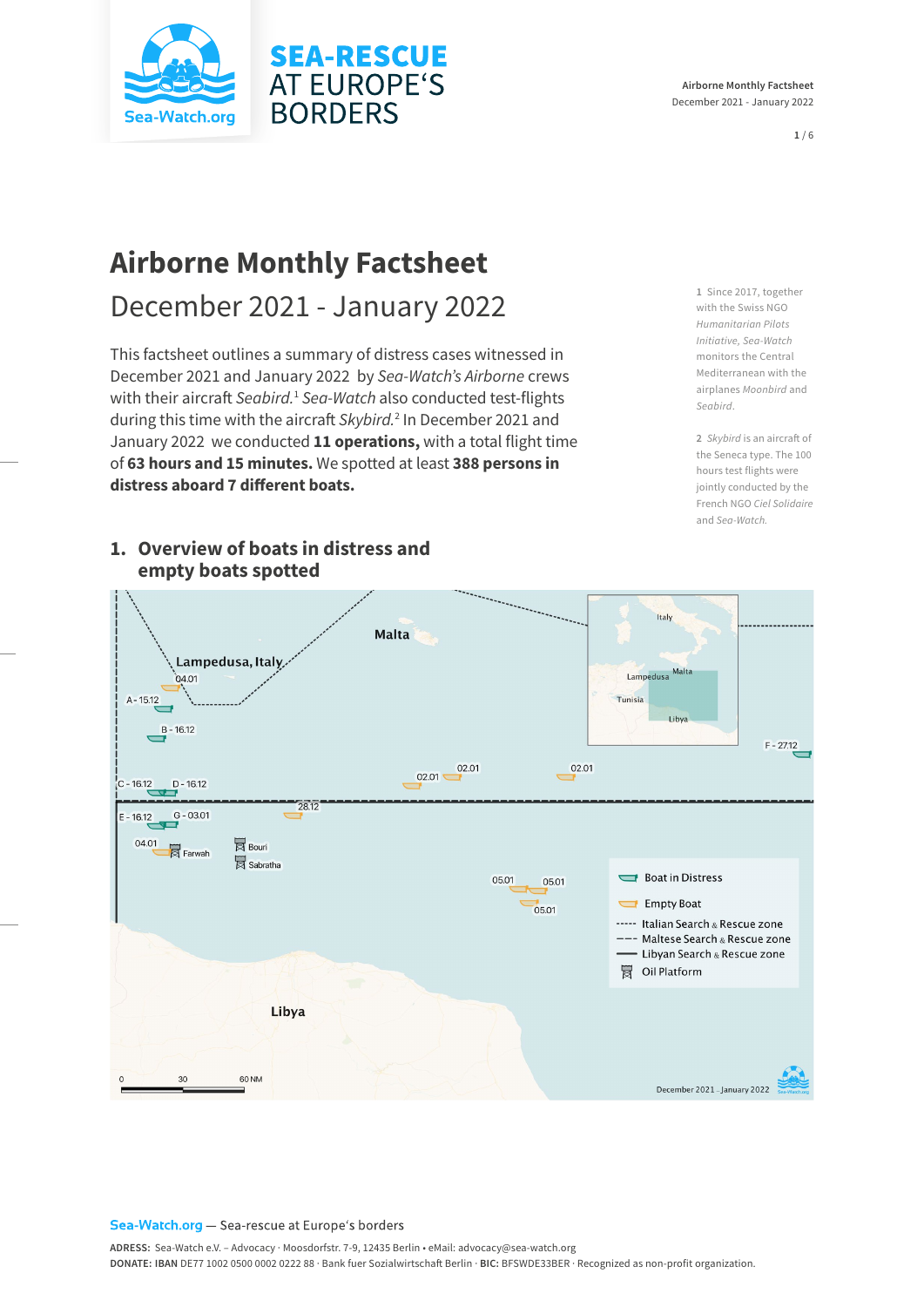

#### **Airborne Monthly Factsheet**  December 2021 - January 2022

**2** / 6

#### **Maltese Search-and-Rescue (SAR) zone**

- 1 boat in distress, with around 15 people, was rescued by the Italian authorities or arrived independently in Lampedusa, Italy
- 2 boats in distress, 126 persons, were rescued by the NGO vessel *Sea-Eye 4*<sup>3</sup> and disembarked in Pozzallo, Italy
- 1 boat in distress, 17 persons, was rescued by the merchant vessel *Pan Unity* and transshipped to a patrol boat belonging to the *Armed Forces of Malta* and disembarked in Malta
- The outcome for 1 boat in distress, with at least 70 persons, remains unknown
- Estimated<sup>4</sup> number of persons in distress: 228

#### **Libyan Search-and-Rescue (SAR) zone**

- 1 boat in distress, around 60 persons, was intercepted by the so-called *Libyan Coast Guard* and pulled back to Libya
- 1 boat in distress, around 100 persons, was partly transferred to the *Tunisian Navy* and pushed back to Tunisia after the people on board had found temporary refuge on the gas platform *Miskar.* 31 other persons were rescued by the vessel Louise Michel<sup>5</sup> and disembarked in Lampedusa, Italy
- Estimated number of persons in distress: 160

## **2. Details and outcome of selected distress cases**

On December 16th, *Skybird's* crew spotted 4 boats in distress, carrying around 256 persons. The people from 2 boats were rescued by the NGO vessel *Sea-Eye 4* and disembarked on December 24th in Pozzallo, Italy. One boat was intercepted by the so-called *Libyan Coast Guard* and pulled back to Libya. The outcome for the other boat remains unknown. *Skybird's* crew also spotted an ongoing interception by the so-called *Libyan Coast Guard,* where the people concerned were pulled back to Libya.

16.12., distress case B, around 70 persons: **Non-assistance, fishing vessel seemingly standing-by, Maltese authorities refusing to cooperate, unknown outcome.** The people in distress were spotted adrift in the Maltese Search-and-Rescue (SAR) zone in the morning. The Maltese authorities were informed via email. *Skybird's* crew spotted the boat again at noon. One unidentified

**3** The *Sea-Eye 4* is operated by the NGO *Sea-Eye.*

**4** These numbers are based upon the estimations of *Seabird's* and *Skybird's* crews, as well as numbers which the initiative *Watch The Med - Alarm Phone, Mediterranean Hope*-FCEI, the UNHCR and IOM have provided to us.

**5** The *Louise Michel* is operated by a group of activists.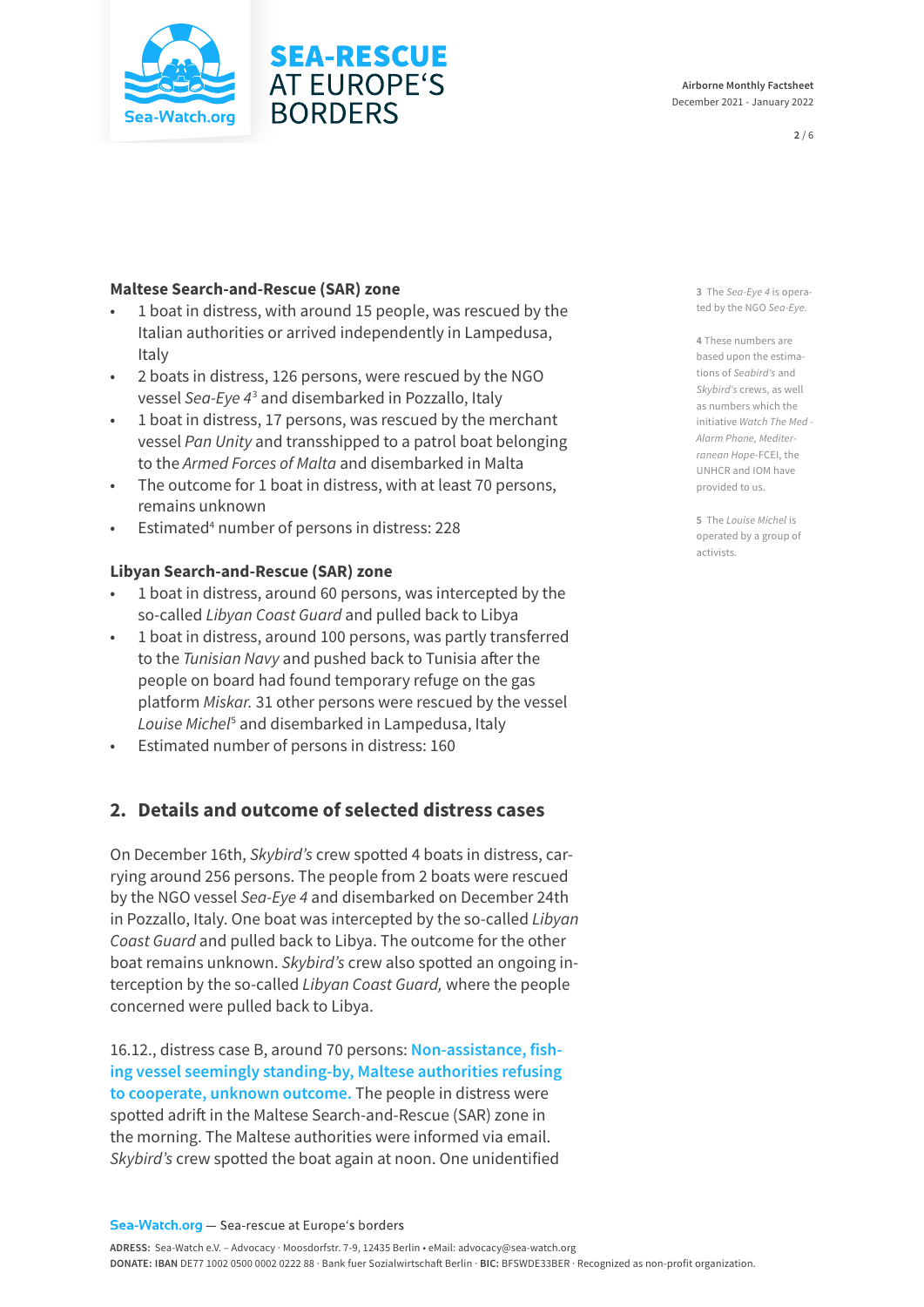

# **SEA-RESCUE AT EUROPE'S BORDERS**

**3** / 6

fishing vessel which could not be reached via radio was 1 nautical mile (nm)<sup>6</sup> away from the people, seemingly standing-by. Another fishing vessel was also observed approaching the scene. The Maltese *Rescue Coordination Centre* (RCC) was called regarding the case at the end of the afternoon. The operator informed *Airborne's* ground crew that the RCC was "very busy" and that it would respond via email - this never happened. At one point the officer also hung up on *Airborne's* ground crew. Over the morning of December 17th, the Maltese authorities hung up twice on *Airborne's* ground crew and for a third call they were unreachable. The Italian *Maritime Rescue Coordination Centre* (MRCC), when called referred to the Maltese authorities and hung up. The outcome for this case is unknown.

16.12., distress cases C and D, 126 persons: **Successful rescue operation by NGO vessel with the support of civil actors, civil society again fills the gap left by European Member States in the Central Mediterranean Sea.** For the second case, the initiative *Watch the Med - Alarm Phone* was called by the people in distress and informed the authorities and *Airborne. Skybird's* crew spotted both boats in distress in the Maltese SAR zone. Due to a lack of European rescue assets in the Central Mediterranean, the NGO vessel *Sea-Eye 4* changed course towards the people and rescued them. The people were disembarked in Pozzallo, Italy, on December 24th.

16.12., distress case E, around 60 persons: **The so-called** *Libyan Coast Guard* **pursuing people in distress, interception and pullback to Libya.7** When *Skybird's* crew arrived on-scene, the socalled *Libyan Coast Guard* was chasing the people in distress. The Libyan patrol boat was manoeuvring in an extremely dangerous manner, putting the persons on board at acute risk. The incident lasted around one hour. At one point, the engine of the people in distress stopped. The so-called *Libyan Coast Guard* intercepted the people and pulled them back to Libya.

27.12., distress case F, 17 persons: **Persons left alone at sea for several days, non-assistance by authorities, rescue by a merchant vessel with the support of civil society.** During the early morning of the December 26th, the initiative *Watch The Med - Alarm Phone* was called by around 30 persons on board a boat in **6** "Nautical Miles" is the unit of measurement used at sea. 1 nautical mile is equal to 1,852 kilometers.

**7** A video of the incident is available at: [https://t.](https://t.co/xSdrtGysLl) [co/xSdrtGysLl](https://t.co/xSdrtGysLl)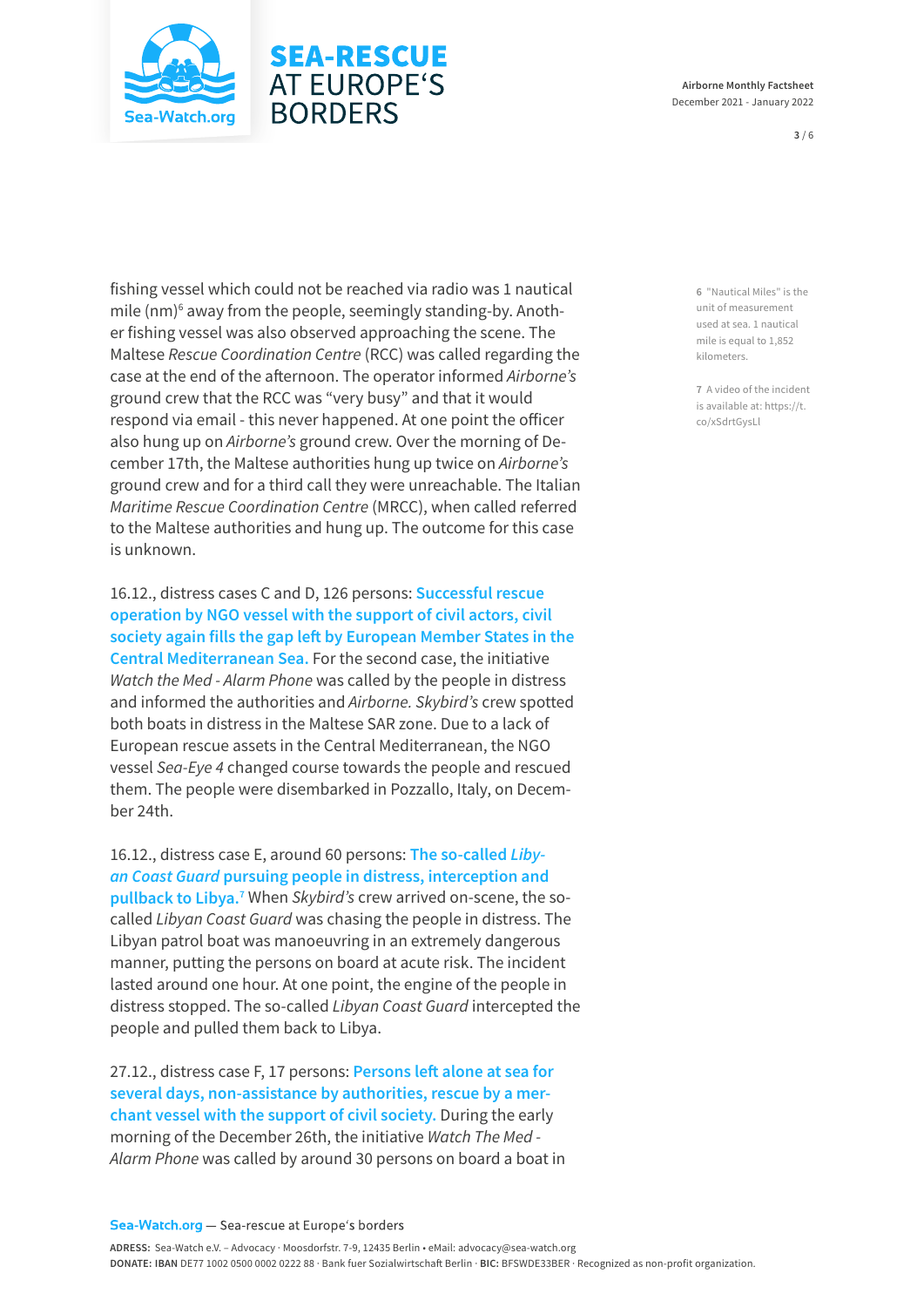

# **SEA-RESCUE AT EUROPE'S BORDERS**

**Airborne Monthly Factsheet**  December 2021 - January 2022

**4** / 6

distress, whereupon the initiative informed the authorities, updating them over the course of the next days. On December 27th, *Seabird's* crew spotted the boat in distress in the Maltese SAR zone and informed the authorities again, as well as merchant vessels in the vicinity. The merchant ship *Pan Unity,* flying the flag of Panama, acknowledged the distress call and took the people on board in the late afternoon of December 27th. Later, the merchant vessel approached Malta and transshipped the persons to a vessel belonging to the *Armed Forces of Malta.* The 17 persons were safely disembarked in Malta on the afternoon of December 28th **over 60 hours after the first alert to authorities by the Initiative**  *Watch The Med - Alarm Phone.*

03.01., distress case G, around 100 persons: **Unresponsiveness of offshore platforms and a merchant vessel in the vicinity of a distress case, people found refuge on a gas platform in the Maltese SAR zone, were partly pushed back by the** *Tunisian Navy* **to Tunisia, partly rescued by a civil actor.** On the afternoon of January 3rd, *Seabird's* crew spotted a double-decked wooden boat carrying around 100 persons without lifevests and informed the authorities.<sup>8</sup> The aircrew tried to contact three different offshore platforms in the vicinity - all without success. The merchant vessel *Maridive 601,* flying the flag of Belize, and its respective company were also unresponsive at first. Later however, the company as well as the insurance company of the vessel answered the calls. Still, the merchant vessel did not launch a rescue operation. The civil rescue ship *Louise Michel* answered the distress call, and changed course towards the position of the boat. When the *Louise Michel* arrived on scene, some of the people were on the *Miskar* gas field platform, which is owned by the company *Shell* and flies the Tunisian flag. The civil rescue vessel was able to take 31 people on board from the still drifting wooden boat. Even though the platform lies in the Maltese SAR zone, *Miskar* refused to communicate with the Maltese authorities and ultimately allowed the *Tunisian Navy* to take the remaining people from the platform and push them back to Tunisia, on January 4th. The NGO aircraft *Colibri 2* was also on-scene and documented the transferral of the people.<sup>9</sup> International Maritime Law requires that a rescue only ends with a disembarkation in a place of safety. Tunisia disqualifies as such: it does not have a national asylum system, people on the move are arbitrarily detained and certain groups, such as LG-

**8** Some footage is available at: [https://t.co/](https://t.co/MaphE2n0IO) [MaphE2n0IO](https://t.co/MaphE2n0IO)

**9** The *Colibri 2* is operated by the NGO *Pilotes Volontaires.* Video footage of the transferral: [https://fb.](https://fb.watch/bFTXGHucSk/) [watch/bFTXGHucSk/](https://fb.watch/bFTXGHucSk/)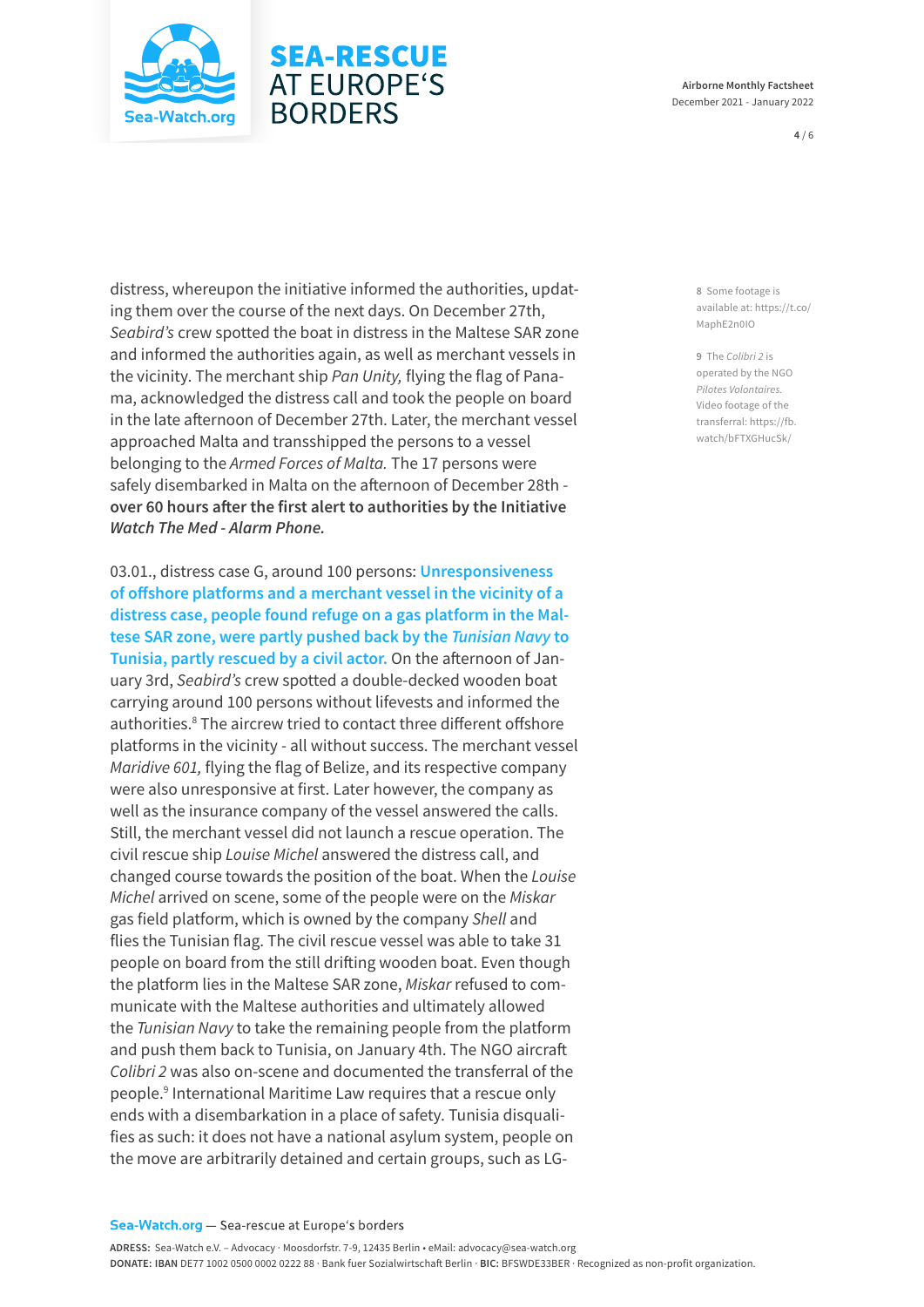



**5** / 6

BTQI+ persons, are criminalized and persecuted. The 31 persons rescued by the *Louise Michel* were disembarked in Lampedusa, Italy, on January 5th.

**SEA-RESCUE AT EUROPE'S** 

**BORDERS** 

*Airborne's* ground crew monitored *Frontex* through open sources and found that on the morning of January 4th, Frontex's aircraft *Osprey2* was orbiting in a position which matched with the case. We must then assume that *Frontex* was involved in the pushback to Tunisia.

On January 22nd a similar incident occurred, when the NGO vessel *Geo Barents*10 was searching for a boat in distress and later learned that the people had first landed on the *Miskar* platform and were later intercepted by the *Tunisian Navy* and pushed back to Tunisia.11

06.01., **Navtex12 shared by RCC Malta about a boat, unsuccessful search by** *Seabird's* **crew.** On the afternoon of January 6th, RCC Malta sent out a Navtex about a boat carrying two persons, which had departed from Tunisia, and requested all vessels "to keep a sharp lookout and report any sighting". *Seabird's* crew searched the area of the given position but was not able to find anything. The outcome for this case is unknown.

In December 2021 and January 2022, *Frontex* was involved in at least 1 case.

Over December 2021 and January 2022, *Seabird* und *Skybird's* crews spotted **9 empty boats.** Only one of these could be matched with a known rescue operation which was conducted by the NGO vessel *Geo Barents.*

**10** The *Geo Barents* is operated by the NGO *Médecins Sans Frontières.*

**11** *Médecins Sans Frontières* reported this incident: [https://twitter.](https://twitter.com/MSF_Sea/status/1484948797608374273) [com/MSF\\_Sea/status/](https://twitter.com/MSF_Sea/status/1484948797608374273) [1484948797608374273](https://twitter.com/MSF_Sea/status/1484948797608374273)

**12** NAVTEX is the acronym for "navigational telex", a navigational text message.